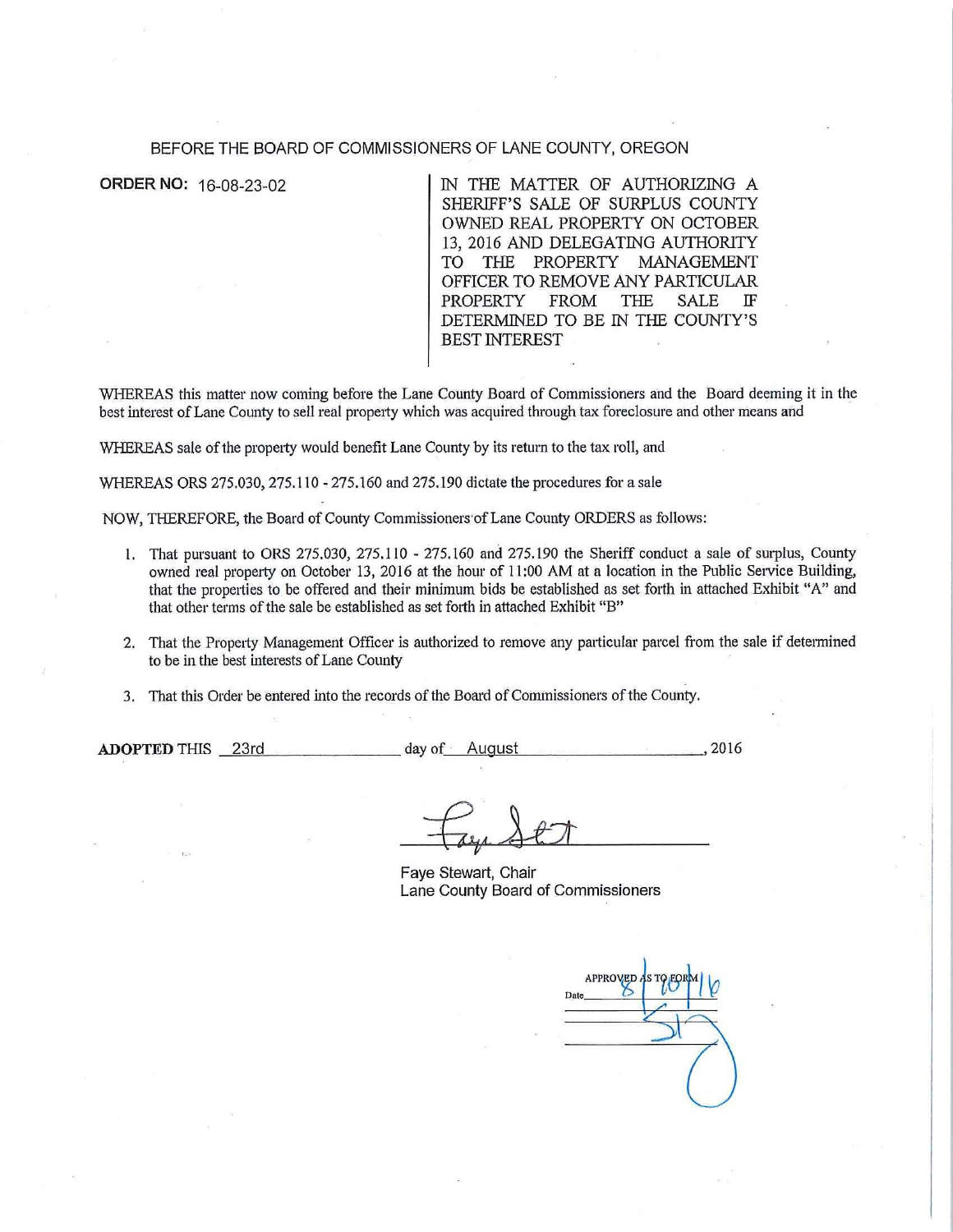# **EXHIBIT "A"**

# Sale List 10/13/16 Auction

| Parcel         |                                            |                              | <b>REAL</b>                   |                         |                 |                                                                                                      |
|----------------|--------------------------------------------|------------------------------|-------------------------------|-------------------------|-----------------|------------------------------------------------------------------------------------------------------|
| #              | MAP/TAX LOT #                              | <b>MINIMUM</b><br><b>BID</b> | <b>MARKET</b><br><b>VALUE</b> | SIZE/<br><b>ACREAGE</b> | <b>ZONING</b>   | PROPERTY DESCRIPTION                                                                                 |
| 1              | 16-07-18-46-02000                          | \$4,500                      | \$26,910                      | $0.12$ acre             | RR <sub>2</sub> | West of 92686 Triangle Lake Resort Rd., Blachly.                                                     |
| $\overline{2}$ | 16-07-18-46-02500                          | \$4,000                      | \$41,010                      | 0.25 Acre               | RR <sub>2</sub> | In front of 92646 Triangle Lake Resort Rd., Blachly.<br>The road bisects the property.               |
| 3              | 17-02-31-24-01201                          | \$85,000                     | \$109,471                     | 60'x90'                 | $\mathsf{S}$    | 3364 E. St., Springfield. 962 sq. ft. house.                                                         |
| 4              | 17-02-34-34-01006                          | \$20,000                     | \$48,290                      | 75'x98'                 | <b>MD</b>       | E. of 6265 Aster St., Springfield. Vacant lot.<br>Property zoned for medium density residential use. |
| 5              | 17-03-35-41-04300                          | \$60,000                     | \$78,402                      | 48'x202'                | CC              | Vacant lot in-between 1124 & 1152 Main St.,<br>Springfield. Zoned Community Commercial               |
| 6              | 17-04-04-00-02805                          | \$5,000                      | \$20,553                      | 0.41 Acre               | $I-2$           | 19 ft. x 1,334 ft. strip running west from Prairie Rd.<br>South of 90492 Link Rd., Eugene            |
| 7              | Parcels 7,8&9 will be<br>17-04-23-44-04300 | sold<br>together<br>\$80,000 | \$500                         | 0.13                    | $R-1$           | Unimproved lots between Filbert Lane & NW Expressway                                                 |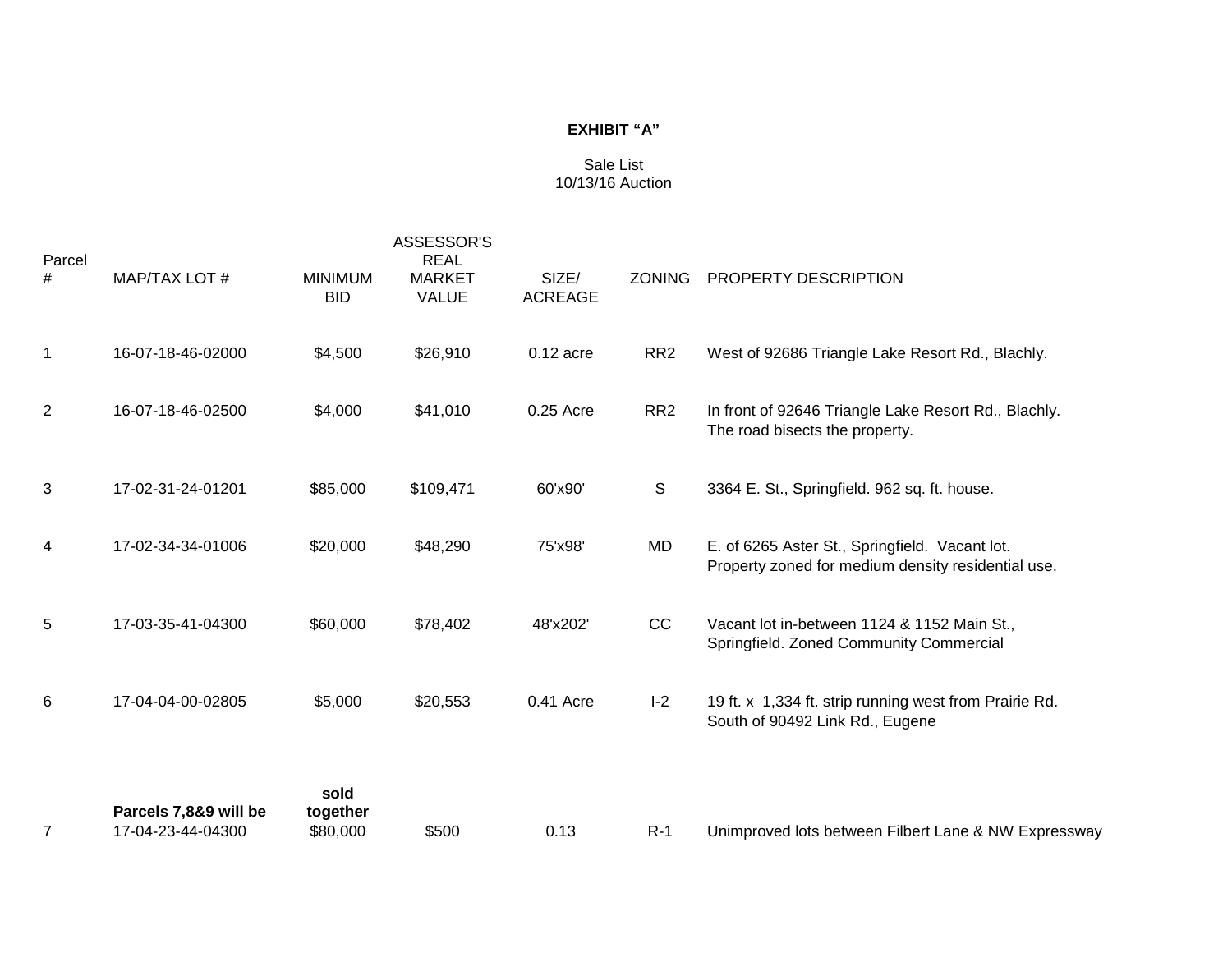| 8<br>9 | 17-04-23-44-04400<br>17-04-23-44-04500 |                  | \$500<br>\$500 | 0.13<br>0.13 | $R-1$<br>$R-1$  | south of Park Ave.                                                                                |
|--------|----------------------------------------|------------------|----------------|--------------|-----------------|---------------------------------------------------------------------------------------------------|
|        | Parcels 10-14 will be                  | sold<br>together |                |              |                 |                                                                                                   |
| 10     | 17-04-28-10-00400                      | \$340,000        | \$0            | 3.47 acres   | $R-1$           | N. Danebo across from Royal West Shopping Center                                                  |
| 11     | 17-04-28-12-02100                      |                  | \$0            | $0.25$ acres | $R-1$           | Only northern portion of TL 400 will be sold with other 4 lots.                                   |
| 12     | 17-04-28-12-02200                      |                  | \$0            | 0.07 acres   | $R-1$           | The portion of TL 400 will be sold together.                                                      |
| 13     | 17-04-28-12-02300                      |                  | \$0            | 0.07 acres   | $R-1$           | Unimproved.                                                                                       |
| 14     | 17-04-28-12-02400                      |                  | \$0            | $0.14$ acres | $R-1$           |                                                                                                   |
| 15     | 17-04-26-11-01500                      | \$50,000         | \$91,334       | 55'x73'      | $R-3$           | 2399 Haig St., Eugene. 775 sq. ft. house.                                                         |
| 16     | 17-04-30-00-00502                      | \$80,000         | \$193,871      | 5.5 Acres    | RR <sub>5</sub> | Behind 28760 Royal Ave., Eugene. No<br>documented legal access to property.                       |
| 17     | 17-05-29-20-01500                      | \$6,000          | \$97,620       | 0.33 acre    | RR <sub>2</sub> | In-between 88675 & 88687 Lynette Ln., Veneta.<br>Not a lot of record for placement of a dwelling. |
| 18     | 18-02-02-26-02400                      | \$45,000         | \$54,001       | 84'x90'      | <b>LD</b>       | Lot W. of and adjacent to 1220 S 69th Pl., Springfield.                                           |
| 19     | 18-03-08-22-09902                      | \$37,000         | \$115,232      | 52'x138'     | R <sub>1</sub>  | 661 E. 32nd Ave., Eugene. 987 sq. ft. house<br>built 1945. Very poor condition.                   |
| 20     | 18-03-09-24-00110                      | \$48,000         | \$130,061      | .48 acre     | $R-1$           | Vacant, unimproved lot at the end of Spring<br>Terrace Dr. past 2135, Eugene                      |
| 21     | 18-03-09-24-00111                      | \$48,000         | \$131,891      | .51 acre     | $R-1$           | Vacant, unimproved lot at the end of Spring<br>Terrace Dr. past 2135, Eugene                      |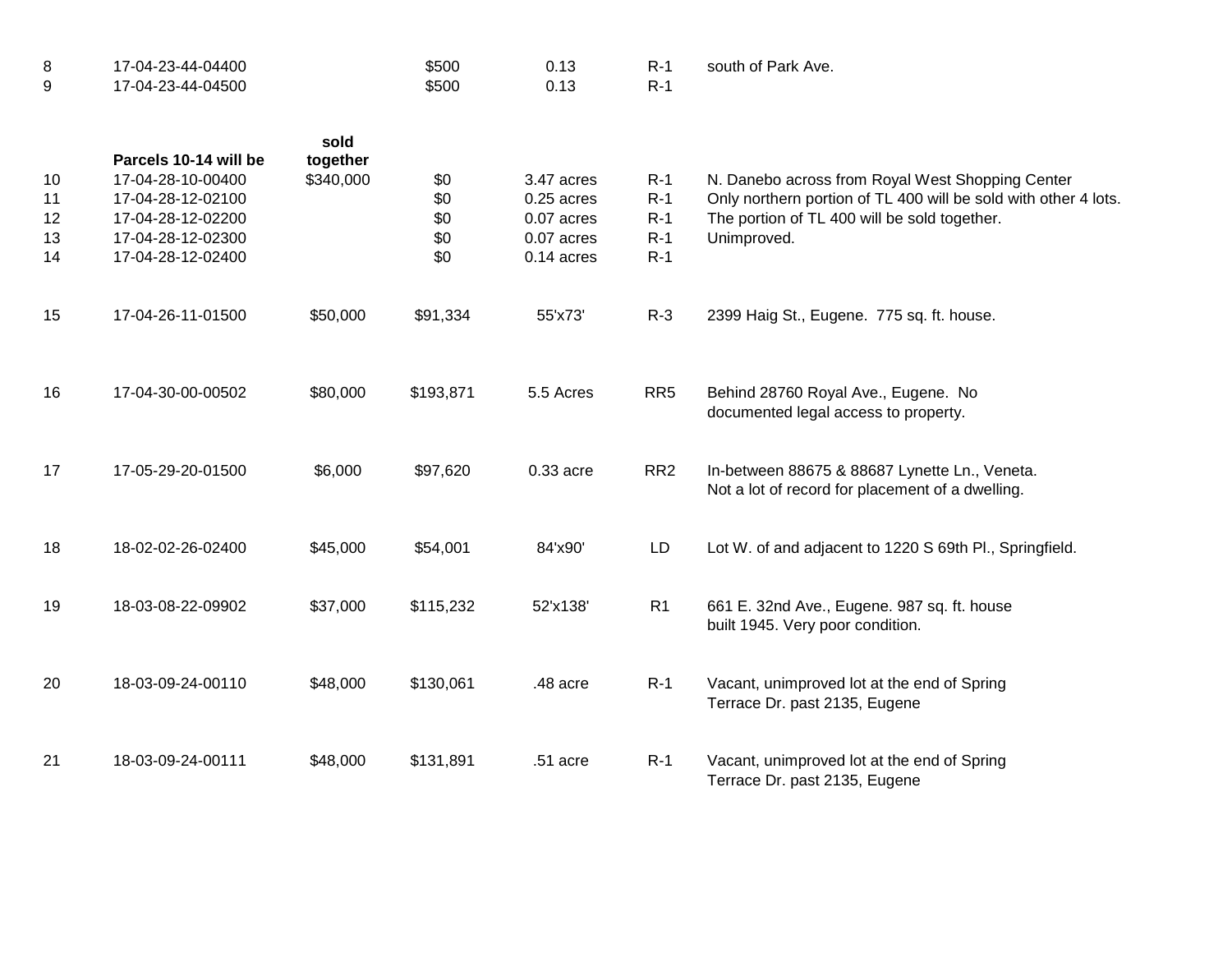| 22<br>23 | Parcels22&23 will be<br>18-10-02-43-01100<br>18-10-02-43-01200 | sold<br>together<br>\$45,000 | \$54,545<br>\$19,967 | 48'x65'<br>60'x63' | RR1             | 87846 River View Ave., Mapleton. 728 sq. ft. house<br>built 1925.                                                                                                                                                                    |
|----------|----------------------------------------------------------------|------------------------------|----------------------|--------------------|-----------------|--------------------------------------------------------------------------------------------------------------------------------------------------------------------------------------------------------------------------------------|
| 24       | 18-11-30-20-01000                                              | \$5,000                      | \$37,574             | $0.32$ acre        | RR <sub>5</sub> | 3 lots W. of 06475 Hwy. 126 Florence. Very steep.                                                                                                                                                                                    |
| 25       | 18-11-30-20-03400                                              | \$500                        | \$499                | $0.09$ acre        | RR <sub>5</sub> | 4 lots E. of 6277 Hwy. 126, Florence                                                                                                                                                                                                 |
| 26       | 18-12-11-00-02000                                              | \$50,000                     | \$154,242            | 10 Acres           | <b>CLWP</b>     | Located on Taylor Rd, Florence (Taylor Rd is gated).<br>Some wetland issues. Location of public road to<br>property not clear.                                                                                                       |
| 27       | 20-03-28-20-02800                                              | \$15,000                     | \$26,504             | 64' x 109'         | R1              | Unimproved lot adjacent to 345 Kalapuia Way, Cottage Grove                                                                                                                                                                           |
| 28       | 20-03-32-00-00602                                              | \$100,000                    | \$58,934             | 1.3 acres          | $R-1$           | Across the street from Cottage Grove High School<br>Unimproved                                                                                                                                                                       |
| 29       | 20-03-33-41-02000                                              | \$40,000                     | \$91,647             | 75'x109'           | S               | 1605 E. Taylor Ave., Cottage Grove. 1104 sq. ft.<br>house built 1952                                                                                                                                                                 |
| 30       | 21-03-05-22-05100                                              | \$5,000                      | \$61,086             | 1 Acre             | RR1             | Unimproved lot adjacent to & east of 209<br>Waukeena Way, Cottage Grove. Homeowners Assoc.<br>agreement prohibits connection to community well.<br>CC&Rs prohibit development of an on site water well<br>for domestic water supply. |
| 31       | 21-35-16-14-07900                                              | \$15,000                     | \$19,458             | 50'x114'           | R <sub>1</sub>  | Lot on Commercial St., Oakridge. W. of 76414<br>Cherry St. There is no longer a house on the property.                                                                                                                               |
| 32       | 21-35-16-44-03000                                              | \$6,000                      | \$25,471             | 60'x90'            | R <sub>1</sub>  | Vacant lot W. of & adjacent to 48393 Roaring<br>Rapids Way, Oakridge                                                                                                                                                                 |
| 33       | 16-02-24-11-01300                                              | \$500                        | \$501                | 0.13               | RR <sub>2</sub> | Private road known as Railroad Lane. Access<br>easements will be reserved for adjoining owners.                                                                                                                                      |